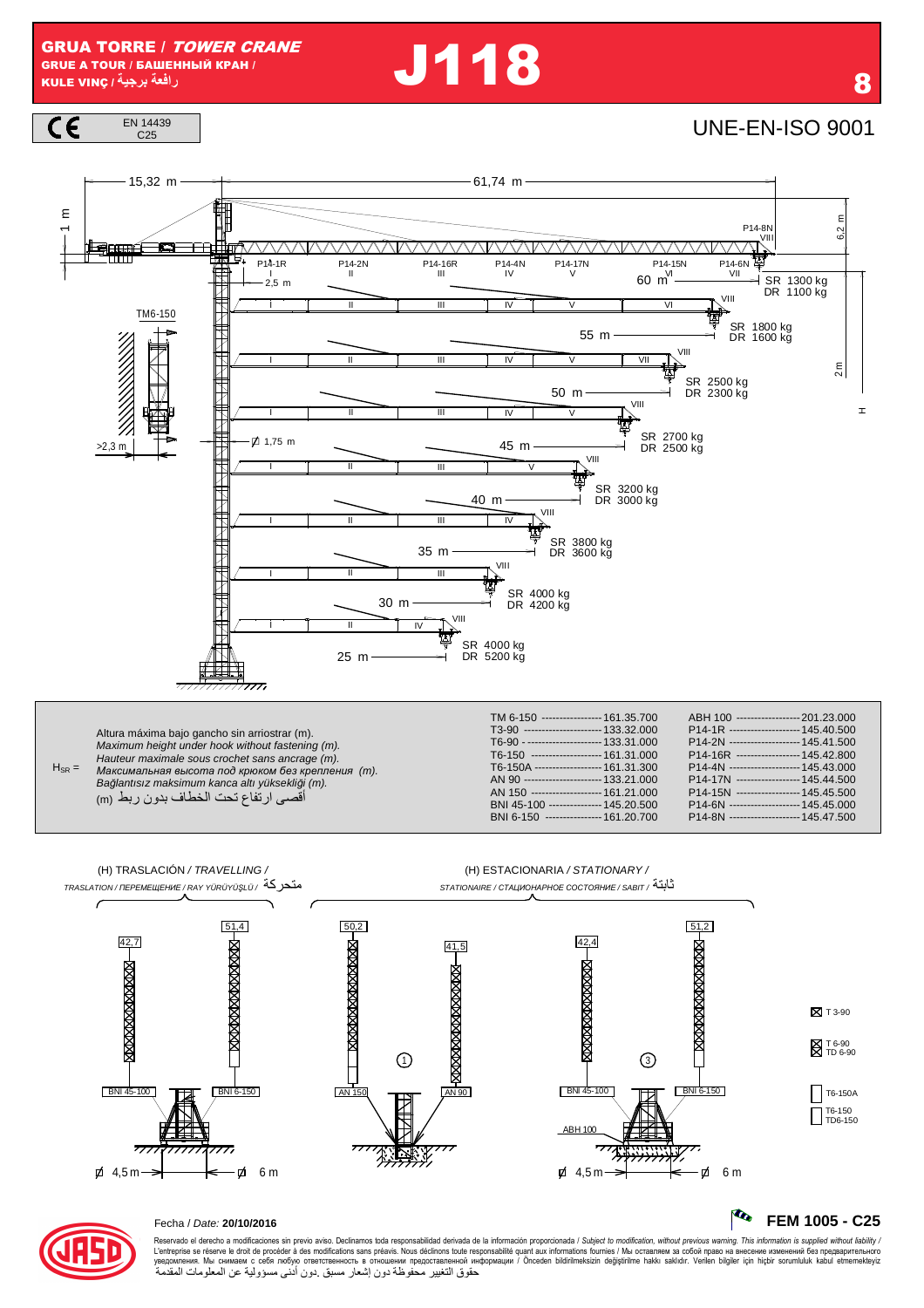|                 | الأحمال/ CARGAS / LOADS / CHARGES / HAFPY3KW / YÜKLER<br>J118.8                                                                                             |      |                                                                                                                             |      |      |      |      |      |      |  |  |
|-----------------|-------------------------------------------------------------------------------------------------------------------------------------------------------------|------|-----------------------------------------------------------------------------------------------------------------------------|------|------|------|------|------|------|--|--|
| لمہما           | ST-SR (kg)                                                                                                                                                  |      | اقصي حمولة/ Cargas máximas / <i>Maximum loads</i> / Charges maximales / Максимальные нагрузки / Maksimum yük<br>SR-4.000 kg |      |      |      |      |      |      |  |  |
| <b>RNA</b>      | Alcance del gancho [m] / Hook reach [m] / Portée du crochet (m) / Paðuyc действия крюка (m) / Kancanın yüksekliği (m) /<br>4000 kg<br>مدى الخطاف<br>$@$ (m) |      |                                                                                                                             |      |      |      |      |      |      |  |  |
| [m]             |                                                                                                                                                             | 25   | 30                                                                                                                          | 35   | 40   | 45   | 50   | 55   | 60   |  |  |
| 60 m            | 25.5 m                                                                                                                                                      | 4000 | 3290                                                                                                                        | 2720 | 2295 | 1960 | 1695 | 1480 | 1300 |  |  |
| 55 m            | 29,2 m                                                                                                                                                      | 4000 | 3875                                                                                                                        | 3220 | 2730 | 2350 | 2045 | 1800 |      |  |  |
| 50 m            | 29,2 m                                                                                                                                                      | 4000 | 3900                                                                                                                        | 3400 | 3025 | 2735 | 2500 |      |      |  |  |
| 45 m            | 32.5 m                                                                                                                                                      | 4000 | 4000                                                                                                                        | 3665 | 3120 | 2700 |      |      |      |  |  |
| 40 m            | 33.2 m                                                                                                                                                      | 4000 | 4000                                                                                                                        | 3755 | 3200 |      |      |      |      |  |  |
| 35 <sub>m</sub> | 33,5 m                                                                                                                                                      | 4000 | 4000                                                                                                                        | 3800 |      |      |      |      |      |  |  |
| 30 <sub>m</sub> | 30.0 m                                                                                                                                                      | 4000 | 4000                                                                                                                        |      |      |      |      |      |      |  |  |
| 25 <sub>m</sub> | 25.0 m                                                                                                                                                      | 4000 |                                                                                                                             |      |      |      |      |      |      |  |  |

|                 | ST-DR (kg)        | اقصي حمولة/ Cargas máximas / <i>Maximum loads</i> / Charges maximales / Максимальные нагрузки / Maksimum yük<br>DR - 8.000 kg         |      |      |      |      |      |      |      |      |      |
|-----------------|-------------------|---------------------------------------------------------------------------------------------------------------------------------------|------|------|------|------|------|------|------|------|------|
| <u>kad</u>      | 8000 kg           | Alcance del gancho [m] / Hook reach [m] / Portée du crochet (m) / Paðuyc действия крюка (m) / Kancanın yüksekliği (m) /<br>مدى الخطاف |      |      |      |      |      |      |      |      |      |
| [m]             | $@$ (m)           | 15                                                                                                                                    | 20   | 25   | 30   | 35   | 40   | 45   | 50   | 55   | 60   |
| 60 m            | 13.7 m            | 7225                                                                                                                                  | 5180 | 3955 | 3140 | 2555 | 2120 | 1780 | 1505 | 1285 | 1100 |
| 55 m            | 15.6 <sub>m</sub> | 8000                                                                                                                                  | 6045 | 4650 | 3715 | 3050 | 2550 | 2165 | 1850 | 1600 |      |
| 50 m            | 15.6 m            | 8000                                                                                                                                  | 6175 | 4885 | 4025 | 3410 | 2945 | 2585 | 2300 |      |      |
| 45 m            | 17.3 m            | 8000                                                                                                                                  | 6800 | 5250 | 4220 | 3480 | 2930 | 2500 |      |      |      |
| 40 m            | 17.6 <sub>m</sub> | 8000                                                                                                                                  | 6940 | 5365 | 4310 | 3560 | 3000 |      |      |      |      |
| 35 m            | 17,8 m            | 8000                                                                                                                                  | 7005 | 5415 | 4355 | 3600 |      |      |      |      |      |
| 30 <sub>m</sub> | 17.3 m            | 8000                                                                                                                                  | 6770 | 5225 | 4200 |      |      |      |      |      |      |
| 25 <sub>m</sub> | 17,2 m            | 8000                                                                                                                                  | 6735 | 5200 |      |      |      |      |      |      |      |

|                                      |                                                                                                                           |                               | <b>CARACTERISTICAS DE MECANISMOS / MECHANISMS FEATURES / CARACTÉRISTIQUES DES</b><br>الخصائص الآلية / MÉCANISMES / ХАРАКТЕРИСТИКИ МЕХАНИЗМОВ / МЕКАNIZMALARIN ÖZELLİKLERİ |                           |                                                                                                                                                                                   |                              | J118.8                   |
|--------------------------------------|---------------------------------------------------------------------------------------------------------------------------|-------------------------------|---------------------------------------------------------------------------------------------------------------------------------------------------------------------------|---------------------------|-----------------------------------------------------------------------------------------------------------------------------------------------------------------------------------|------------------------------|--------------------------|
| *opcional<br>*optional<br>*en option |                                                                                                                           |                               | Æ                                                                                                                                                                         |                           |                                                                                                                                                                                   |                              |                          |
| *опция<br>*opsiyonel<br>اختياري∗     | <b>EC3360VF</b><br>24,3 kW                                                                                                | *EC4880<br>35,3 kW            | *EC60100VF<br>44,1 kW                                                                                                                                                     | <b>TG1125VF</b><br>2x4 kW | <b>OG1508VF</b><br>2x5,5 kW                                                                                                                                                       | <b>TC465VF</b><br>3 kW       | TH1210<br>9,2 kW         |
| m/min                                | 4 -<br>4 t --- 030 m/min.<br>2 t --- 060 m/min.<br>3.5<br>t <sub>3</sub><br>2.5<br>$2$ .<br>50<br>30<br>40<br>60<br>m/min | 2<br>4<br>4<br>80<br>10<br>40 | $4 \cdot$<br>4 t --- 050 m/min.<br>2 t --- 0100 m/min.<br>3,5<br>$t = 3$<br>2,5<br>$\overline{\phantom{a}}$<br>70<br>80<br>90<br>100<br>50<br>60<br>m/min                 | 025<br>m/min              | 00,8<br>r/min<br>sl/min                                                                                                                                                           | 015<br>1532<br>3265<br>m/min | m/min                    |
| Ы                                    | $8 -$<br>8 t --- 015 m/min.<br>4 t --- 030 m/min.<br>$\overline{7}$<br>t6<br>5                                            | 8<br>8<br>4<br>40<br>5<br>20  | 8<br>8 t --- 025 m/min.<br>4 t --- 050 m/min.<br>$\overline{7}$<br>t6<br>5                                                                                                | lg<br>8<br>400V 50Hz      | <b>PTOTAL(EC3360VF+ OG1508VF + TC465VF) = 38,3 kW</b><br>$P_{\text{TOTAL}}$ (EC4880+ OG1508VF + TC465VF) = 49,3 kW<br>$P_{\text{TOTAL( ECG0100VF+ OG1508VF + TC465VF)} = 58,1 kW$ |                              |                          |
| m/min                                | 20<br>25<br>15<br>30<br>m/min                                                                                             |                               | 30<br>35<br>45<br>25<br>40<br>50<br>m/min                                                                                                                                 | 480V 60Hz                 | EC4880<br>TH1210                                                                                                                                                                  |                              | kW +20%<br>$m/min + 20%$ |
|                                      | SR 322 m<br>$H \leq$<br>DR 161 m<br>H                                                                                     | $H \leq$                      | <b>SR</b><br>534 m<br>DR<br>267 <sub>m</sub>                                                                                                                              |                           | 'kg                                                                                                                                                                               |                              |                          |



Reservado el derecho a modificaciones sin previo aviso. Declinamos toda responsabilidad derivada de la información proporcionada / Subjec*t to modification, without previous warning. This information is supplied without* 

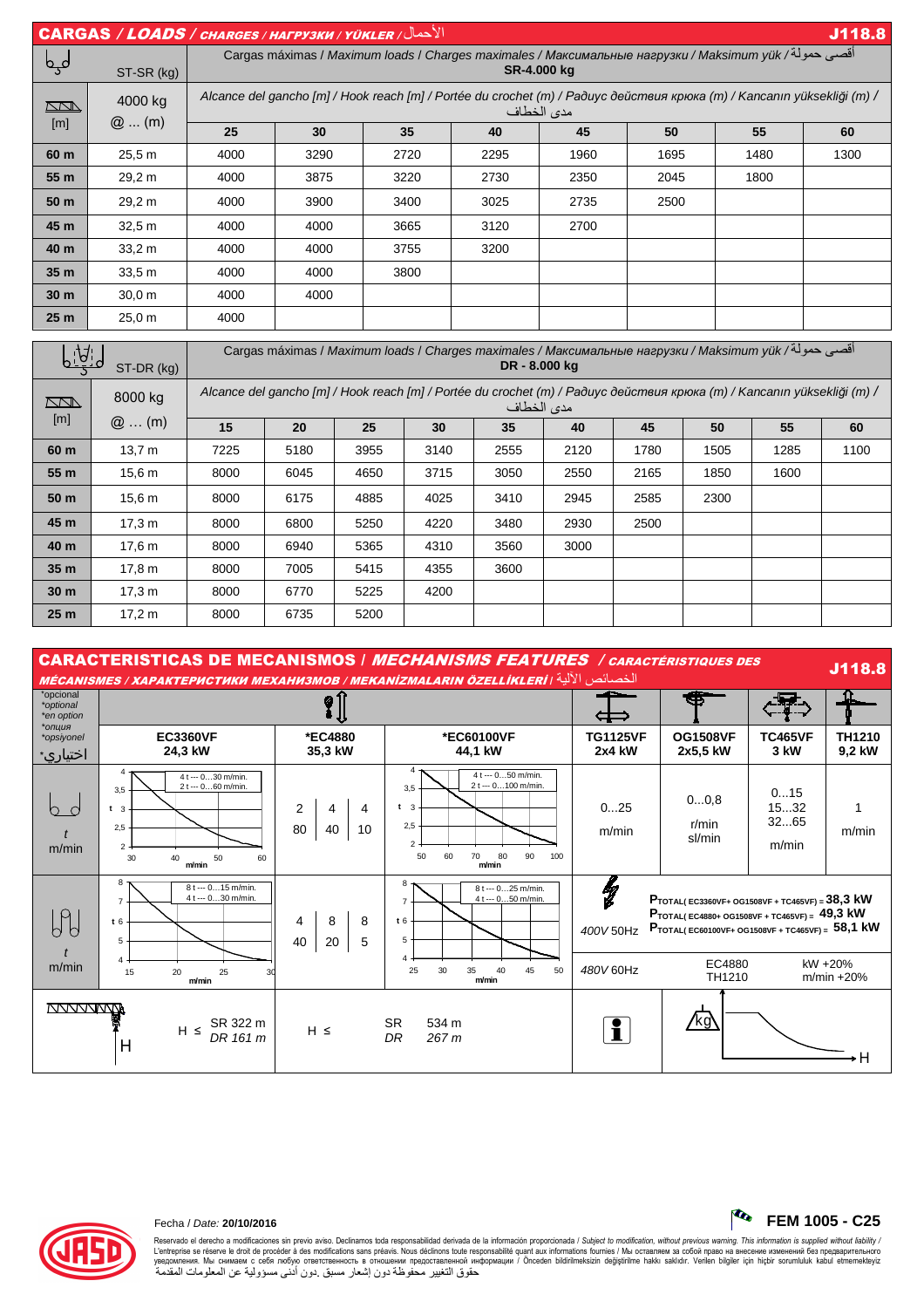| <b>LISTA DE EMBARQUE / PACKING LIST /</b><br>J118.8                                                                                                                                                                                                                                                                                                                                                                     |                                                                          |                                                                      |                                                                      |                                                         |  |  |  |  |  |  |  |
|-------------------------------------------------------------------------------------------------------------------------------------------------------------------------------------------------------------------------------------------------------------------------------------------------------------------------------------------------------------------------------------------------------------------------|--------------------------------------------------------------------------|----------------------------------------------------------------------|----------------------------------------------------------------------|---------------------------------------------------------|--|--|--|--|--|--|--|
| قائمة التحميل <i>( LISTE DE COLISAGE / СПИСОК ПОСТАВКИ / ÇEKİ LISTESİ</i><br>P/W                                                                                                                                                                                                                                                                                                                                        |                                                                          |                                                                      |                                                                      |                                                         |  |  |  |  |  |  |  |
| اسم/ DENOMINACIÓN / DENOMINATION / DÉSIGNATION / HA3BAHHE / AÇIKLAMA                                                                                                                                                                                                                                                                                                                                                    | L[m]                                                                     | A[m]                                                                 | $H$ [m]                                                              | [kg]                                                    |  |  |  |  |  |  |  |
| Torre inferior / Lower tower /<br>TI6-90<br>Tour inférieure / Нижняя башня<br>TI6-150<br>البرج السفلي / Alt kule                                                                                                                                                                                                                                                                                                        | 6,146<br>6,175                                                           | 2,085<br>2,190                                                       | 2,085<br>2,190                                                       | 2500<br>3535                                            |  |  |  |  |  |  |  |
| T3-90<br>Torre /Tower/Tour<br>T6-90<br>T6-150A<br>Faшня / Kule / ट्र<br>T6-150                                                                                                                                                                                                                                                                                                                                          | 3,190<br>6,140<br>6,175<br>6,175                                         | 1,818<br>1,818<br>1,870<br>1,870                                     | 1,818<br>1,818<br>1,870<br>1,870                                     | 1200<br>2250<br>2760<br>2760                            |  |  |  |  |  |  |  |
| Torre asiento pista + base punta de torre + orientación<br>Slewing table $+$ tower head base $+$ slewing mechanism<br>Tour pivot + base du porte-flèche + mécanisme d'orientation<br>Сиденье площадки + основание верхней секции башни +<br>поворотный механизм<br>Göbek +kule kafa bölümü tabanı+mekanizma<br>برج وحدة الدوارن + قاعدة رأس البرج + ألية الدوران                                                        | 3,390                                                                    | 2,060                                                                | 2,150                                                                | 3700                                                    |  |  |  |  |  |  |  |
| Punta de torre / Tower head / Porte-flèche<br>верхняя секция башни / kulenin kafa bölümü / رأس الْبرج /                                                                                                                                                                                                                                                                                                                 | 6,090                                                                    | 1,915                                                                | 1,930                                                                | 1700                                                    |  |  |  |  |  |  |  |
| Conjunto asiento pista, punta de torre, orientación y elevación<br>Slewing table assembly, tower head, slewing and hoisting mechanism<br>Groupe pivot + porte-flèche + mécanisme d'orientation + de levage<br>Сиденье площадки + верхняя секция башни + поворотный<br>механизм + подъемный механизм<br>Göbek +kulenin kafa bölümü+mekanizma+vinç kulesi<br>مجموعة وحدة الدوارن + رأس البرج +  ألية الدوران + ألية الرفع | 8,370                                                                    | 2,615                                                                | 2,720                                                                | 5400                                                    |  |  |  |  |  |  |  |
| $P14-1R (I)$<br>Tramo de pluma<br>P14-2N (II)<br>Jib section<br>P14-16R (III)<br>Tronçon de flèche<br>VII VIII<br>IV<br>V<br>P14-4N (IV)<br><u>MWWWWWWWWWWWWWWWWWW</u><br>Секция стрелы<br>P14-17N (V)<br>Bom bölümü<br>P14-15N (VI)<br>أجزاء الذراع<br>P14-6N (VII)<br>P14-8N (VIII)                                                                                                                                   | 8,665<br>10,160<br>10,160<br>5,270<br>10,160<br>10,160<br>5,270<br>2,095 | 1,366<br>1,226<br>1,226<br>1,226<br>1,226<br>1,226<br>1,226<br>1,366 | 1,698<br>1,630<br>1,630<br>1,630<br>1,630<br>1,550<br>1,545<br>1,740 | 1030<br>1150<br>1140<br>495<br>695<br>695<br>323<br>195 |  |  |  |  |  |  |  |
| Polipasto / Hook assembly / Palan / Полиспаст / Kanca takımı /<br>ェ<br>SR/DR<br>بكر ة                                                                                                                                                                                                                                                                                                                                   | 1,420                                                                    | 0,500                                                                | 1,000                                                                | 400                                                     |  |  |  |  |  |  |  |
| Tirante sostén pluma / Jib support tie / Tirant de fleche /<br>Largo / Long /<br>:ب<br>Растяжка поддержки стрелы / Kol destek bağları /<br>Corto / Short<br>مشد دعامة الذراع                                                                                                                                                                                                                                            | 5,30<br>4,90                                                             | 0,70<br>0,445                                                        | 1,750<br>1,750                                                       | 650<br>450                                              |  |  |  |  |  |  |  |
| SR/DR<br>Carro / Trolley / Chariot / Грузовая тележка / Saryo / عربة<br>H                                                                                                                                                                                                                                                                                                                                               | 2,005                                                                    | 1,665                                                                | 1,525                                                                | 390                                                     |  |  |  |  |  |  |  |
| Contrapluma con plataformas / Counterjib with platforms<br>Contre-flèche avec plateformes / Противовесная консоль с платформами /<br>الذراع المقابل مع المنصة/ Platformlu kuyruk                                                                                                                                                                                                                                        | 11,950                                                                   | 1,490                                                                | 0,709                                                                | 2495                                                    |  |  |  |  |  |  |  |
| EC3360VF<br>Soporte y elevación / Support and hoisting / Support et levage / Onopa u<br>EC4880<br>دعم وزفع / подъем / Destek ve vinç kulesi<br>EC60100VF                                                                                                                                                                                                                                                                | 2,655<br>2,655<br>2,655                                                  | 2,315<br>2,315<br>2,315                                              | 1,750<br>1,750<br>1,750                                              | 2160<br>2480<br>2625                                    |  |  |  |  |  |  |  |
| Plataforma y cabina / Platform and cabin / Plateforme et cabine<br>厨<br>⊞自<br>Платформа и кабина / Platform ve kabin / منصة وكابينة<br>A <sub>n</sub>                                                                                                                                                                                                                                                                   | 3,760                                                                    | 2,050                                                                | 2,400                                                                | 1280                                                    |  |  |  |  |  |  |  |
| Contrapeso / Counterweight / Contrepoids /<br>Grande / Big / Grand / Большой / Büyük / کبیر<br>$\mathbb{R}$<br>اوزان معاكسة / Противовес / Denge ağırlığı<br>Pequeño / Small / Реtit / Малый / Küçük / صغير<br>$\frac{\mu}{\lambda}$                                                                                                                                                                                    | 1,080<br>1,080                                                           | 0,500<br>0,500                                                       | 2,025<br>1,305                                                       | 2360<br>1500                                            |  |  |  |  |  |  |  |
| لْقُلْ / Lastre / Ballast / Lest / Балласт / Alt ağırlık taşları / تَقُلْ                                                                                                                                                                                                                                                                                                                                               | 3,800                                                                    | 0,580                                                                | 1,500                                                                | 6000                                                    |  |  |  |  |  |  |  |
| Estructura torre de montaje / Jacking cage structure /<br>Structure de tour de montage / Структура монтажной<br>TM 6-150<br>هيكل بر ج التركيب/ башни / Kaldırma kafesi yapısı                                                                                                                                                                                                                                           | 10,320                                                                   | 2,420                                                                | 2,310                                                                | 3500                                                    |  |  |  |  |  |  |  |

| نَقَا / LASTRES INFERIORES / <i>LOWER BALLASTS / LESTS INFÉRIEURS / HИЖНИЙ БАЛЛАСТ / ALT AĞIRLIK TAŞLARI</i> |       |      |      |      |      |  |  |
|--------------------------------------------------------------------------------------------------------------|-------|------|------|------|------|--|--|
| <b>BNI 45-100</b>                                                                                            | ้ (m) | 19,2 |      | 36.9 |      |  |  |
|                                                                                                              | P (ť  | 36   | 48   | 60   |      |  |  |
| <b>BNI 6-150</b>                                                                                             | H (m) | 25   | 36.8 |      | 51.4 |  |  |
|                                                                                                              | P (ť  | 36   | 48   | 60   | 96   |  |  |

الارتفاع أسفل الخطاف/ H: Altura bajo gancho / Height under hook / Hauteur maximale sous crochet *Высота под крюком / Kanca altı yüksekliği* / فبالنا عبد أسفل الخطاف Para alturas intermedias tomar el lastre correspondiente a la altura superior / For intermediate heights take the ballast corresponding to the higher height / Pour les hauteurs intermédiaires, opter pour le<br>lest correspon للارتفاعات البينية يرجّى استخدام الثقل العائد للارتفاع الأعلى/ karşılık gelen ağırliği alınız



Reservado el derecho a modificaciones sin previo aviso. Declinamos toda responsabilidad derivada de la información proporcionada / Subjec*t to modification, without previous warning. This information is supplied without*